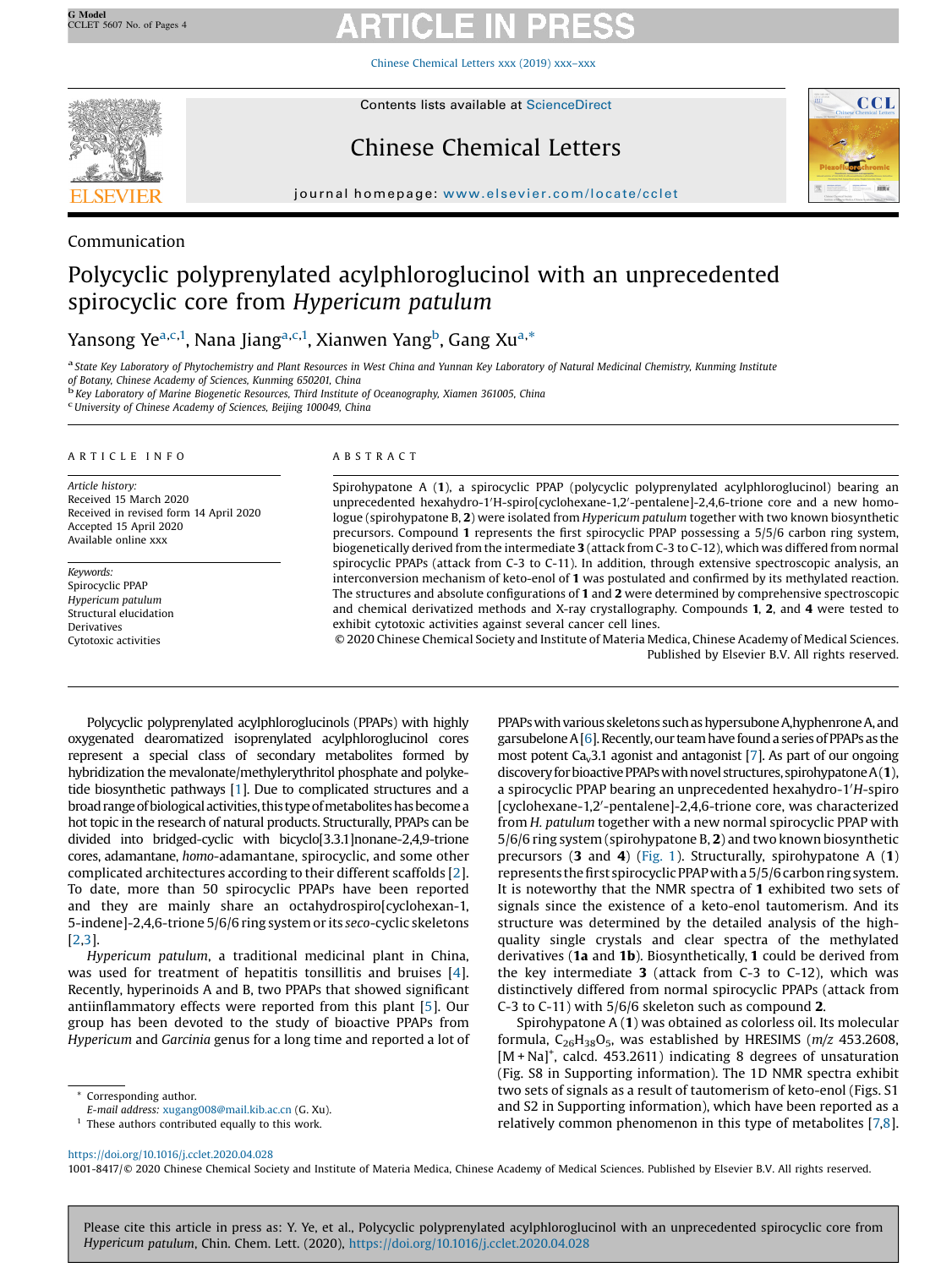<span id="page-1-0"></span>2 Y. Ye et al. / Chinese Chemical Letters xxx (2019) xxx–xxx



Fig. 1. Structures of 1 and 2.

The planar structure of 1 could be elucidated by the major set of NMR data. The <sup>1</sup>H NMR spectrum (Table 1) exhibited resonances for one isopropyl group ( $\delta_H$  1.08, d, J = 6.5 Hz; 1.23, d, J = 6.5 Hz; 3.49, sept.,  $J = 6.5$  Hz), one olefinic proton ( $\delta_H$  4.57), and six methyl singlets. The <sup>13</sup>C and DEPT NMR ([Table](#page-2-0) 2) spectra showed 26 carbon resonances including eight methyls, four methylenes, four methines, and ten quaternary carbons. In particular, a nonconjugated ketone ( $\delta_c$  213.6, C-4), a 1,3-diketone group ( $\delta_c$  113.7, C-1; 197.7, C-6; 193.4, C-2), two quaternary carbons at  $\delta_c$  78.2 (C-3) and 57.1 (C-5), and a isopropyl group ( $\delta_C$  20.8, C-9; 17.9, C-10; 35.0, C-8) are indicative of characteristic resonances of a disubstituted dearomatized acylphloroglucinol core at C-3 and C-5, respectively [[9](#page-3-0)]. The HMBC correlations from Me-24/25 to C-22/C-23, Me-26/H-21 to C-4/C-5/C-6, together with the  ${}^{1}$ H- ${}^{1}$ H COSY correlation of H-21/H-22 confirmed that a methyl and an isoprenyl were attached at C-5 ([Fig.](#page-2-0) 2 and Figs. S3–S5 in Supporting information).

Besides the acylphloroglucinol core and two substituents (a methyl and an isoprenyl) at C-5, the remaining 10 carbons  $(C-11$  $\sim$ C-20) could be a C10 unit derived from two isoprenyls. The

| planar structure of this C10 unit was deduced by the key ${}^{1}H-{}^{1}H$ |
|----------------------------------------------------------------------------|
| COSY correlative interpretations of H-15/H-14/H-13/H-17/H-18 as            |
| well as the HMBC correlations from Me-20 to C-15, C-16, and C-17,          |
| and from Me-19/11 to C-12 and C-13. Finally, the linkage of                |
| acylphloroglucinol and the 10 carbons as shown in Fig. 2 was               |
| deduced by the HMBC correlations from Me-11, Me-19 and $H2$ -18            |
| to C-2, C-3 and C-4. Hence, the planar structure of 1 was elucidated       |
| to be a spirocyclic PPAP possessing an hexahydro-1'H-spiro                 |
| [cyclohexane-1,2'-pentalene]-2,4,6-trione core.                            |

Although the planar structure of 1 can be characterized by 1D and 2D NMR data, due to overlapping NMR signals of tautomer, the confirmation of structure is a real challenge. In order to finally determine its structure and absolute configuration without any doubt, the methylated derivatives of 1 (1a and 1b) were prepared with  $TMS-CHN<sub>2</sub>$  to elucidate its configuration and ensure its correctness of planar structure ([Fig.](#page-2-0) 3). Eventually, high-quality single crystals of 1a were obtained and prepared for X-ray analysis (CCDC: 1990172), which determined the absolute configuration of 1 as 3S,5R,13S,16R,17S undoubtedly ([Fig.](#page-2-0) 4).

Spirohypatone B (2) was purified as colorless crystals. The molecular formula was determined as  $C_{30}H_{44}O_6$  by analysis of its HRESIMS ( $m/z$  523.3033, [M + Na]<sup>+</sup>, calcd. 523.3030) and <sup>13</sup>C NMR data (Fig. S32 in Supporting information and [Table](#page-2-0) 2). The <sup>1</sup>H NMR spectrum showed two olefinic proton at  $\delta_H$  4.60 and 4.92, an isopropyl group ( $\delta_H$  1.12, d, J = 7.1 Hz; 1.22, d, J = 7.1 Hz; 3.67, sept,  $J = 7.1$  Hz), and six singlet methyls (Table 1 and Fig. S25 in Supporting information). The <sup>13</sup>C NMR and DEPT spectra revealed 30 carbon signals corresponding to two nonconjugated carbonyls at  $\delta_c$  213.3 (C-4) and 209.0 (C-7), a 1,3-diketone group ( $\delta_c$  111.5, C-1; 196.4, C-6; 195.7, C-2), four  $sp<sup>3</sup>$  quaternary carbons (two oxygenated ones), two methyls, four methylenes, two methines, and 13 other resonances assignable to an isopropyl and two isoprenyls ([Table](#page-2-0) 2 and Fig. S26 in Supporting information). Analysis of these data indicated the characteristic signals of a spirocyclic PPAP [[9,10](#page-3-0)]. Detailed comparison of the NMR data of 2 with those of tomoeone A from H. ascyron revealed that they could

| Table 1                                                                                       |  |
|-----------------------------------------------------------------------------------------------|--|
| The <sup>1</sup> H NMR data for compounds <b>1,1a, 1b</b> and <b>2</b> in CDCl <sub>3</sub> . |  |

| No.              | 1 <sup>a</sup>     |                    | 1a <sup>b</sup>            | 1 <sup>b</sup>         | 2 <sup>a</sup>       |
|------------------|--------------------|--------------------|----------------------------|------------------------|----------------------|
| 8                | 3.49, sept $(6.5)$ | 3.60, sept $(6.5)$ | 3.05, sept (7.6)           | 3.02, sept (7.3)       | 3.67, sept (7.1)     |
| 9                | 1.08, $d(6.5)$     | 1.06, $d(6.5)$     | 1.11, $d(7.6)$             | 1.15, $d(7.3)$         | 1.12, $d(7.1)$       |
| 10               | 1.23, $d(6.5)$     | 1.21 d $(6.5)$     | 1.20, $d(7.6)$             | 1.20, $d(7.3)$         | 1.22, d $(7.1)$      |
| 11               | 0.78, s            | 0.76, s            | 0.82, s                    | 0.93, s                | a 2.18, d (15.7)     |
|                  |                    |                    |                            |                        | $b$ 1.85, d $(15.7)$ |
| 13               | 2.17, overlap      | 2.17, overlap      | 2.38, m                    | 2.32, overlap          | 2.08, m              |
| 14               | 1.34, overlap      | 1.34. overlap      | $1.411$ m                  | 1.39, overlap          | 1.74, overlap        |
|                  | 1.62, overlap      | 1.62, overlap      | 1.62, m                    | 1.64, overlap          |                      |
| 15               | a 1.49, overlap    | a 1.49, overlap    | a 1.63, m                  | a 1.59, m              | a 1.67, overlap      |
|                  | b 1.83, overlap    | b 1.83, overlap    | $b$ 1.87, m                | $b$ 1.82, m            | b 1.55, overlap      |
| 17               | 2.63, m            | $2.691$ m          | 2.55, overlap              | 2.72, overlap          | 1.48, m              |
| 18               | a 2.48, overlap    | a 2.48, overlap    | a 2.01, dd (13.6, 9.6)     | a 2.01, dd (13.3, 9.7) | 1.71, overlap        |
|                  | $b$ 2.21, m        | $b$ 2.30, m        | $b$ 2.62, dd $(13.6, 9.6)$ | b 2.32, overlap        |                      |
| 19               | 0.89. s            | 0.84, s            | $0.94$ , s                 | 0.97 s                 | 1.26, s              |
| 20               | 1.26, overlap      | 1.26, overlap      | $1.29$ , s                 | 1.26, s                | 1.07 s               |
| 21               | 2.48, overlap      | 2.11, overlap      | 2.29, dd (12.9, 7.9)       | 2.32, overlap          | 2.46, m              |
|                  | 2.30, overlap      | 2.34, overlap      | 2.38, overlap              | 2.68, overlap          | 2.57 m               |
| 22               | 4.57, t (7.7)      | 4.67, $t(7.7)$     | 4.85, $t(7.6)$             | 4.68, $t(7.5)$         | 4.60, $t(7.3)$       |
| 24               | 1.47 s             | 1.52, s            | $1.51$ , s                 | 1.53, s                | 1.50, s              |
| 25               | 1.31 <sub>5</sub>  | 1.37 <sub>s</sub>  | 1.62, s                    | 1.49, s                | 1.39 <sub>s</sub>    |
| 26               | 1.43, s            | $1.29$ , s         | $1.29$ , s                 | 1.39, s                | a 2.72, m            |
|                  |                    |                    |                            |                        | $b$ 2.82, m          |
| 27               |                    |                    |                            |                        | 4.92, $t(6.5)$       |
| 29               |                    |                    |                            |                        | 1.62, s              |
| 30               |                    |                    |                            |                        | $1.57$ , s           |
| OCH <sub>3</sub> |                    |                    | 3.72, s                    | 3.73, s                |                      |

Recorded at 600 MHz.

**b** Recorded at 800 MHz.

Please cite this article in press as: Y. Ye, et al., Polycyclic polyprenylated acylphloroglucinol with an unprecedented spirocyclic core from Hypericum patulum, Chin. Chem. Lett. (2020), <https://doi.org/10.1016/j.cclet.2020.04.028>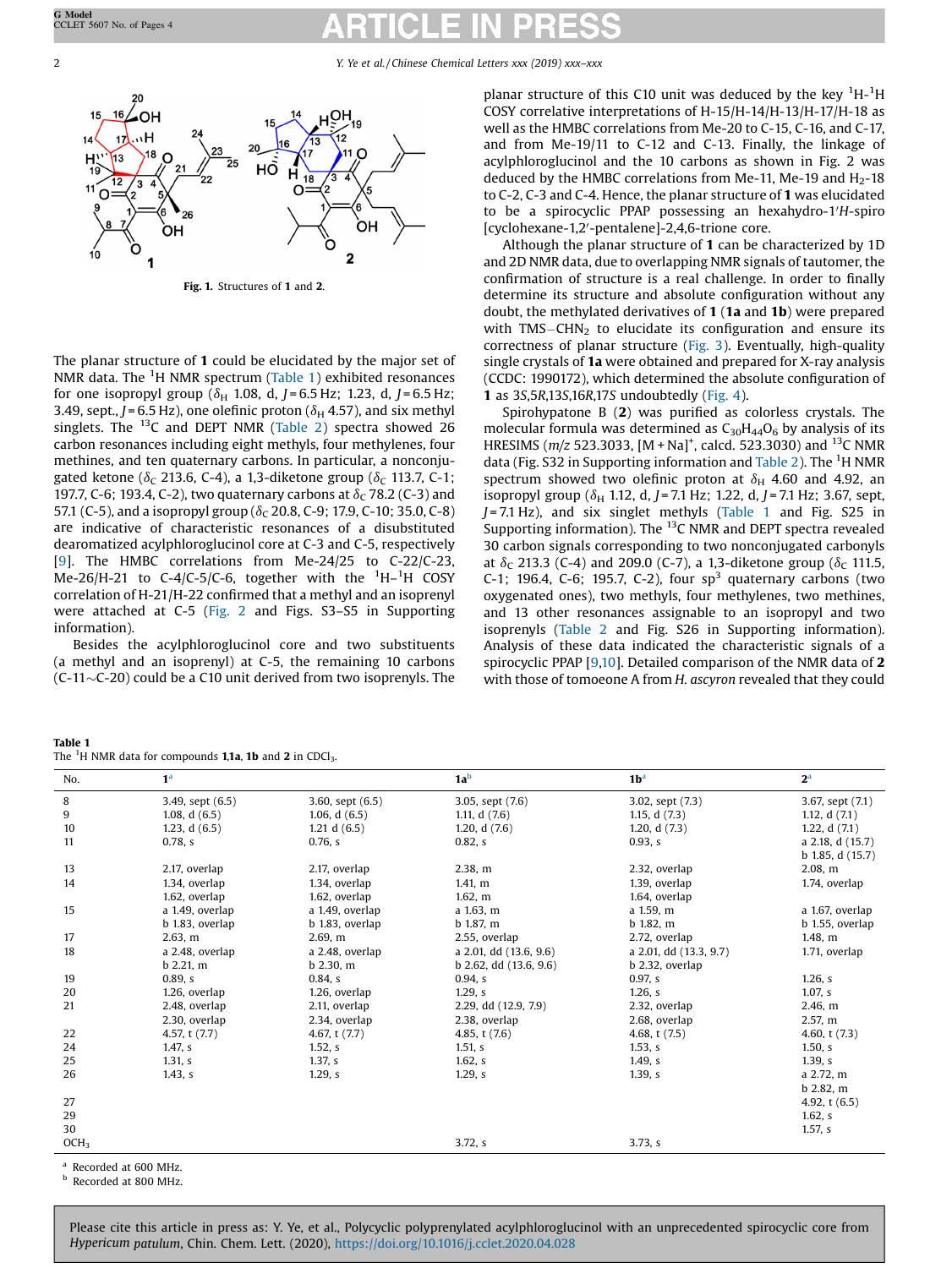Y. Ye et al. / Chinese Chemical Letters xxx (2019) xxx–xxx 33

<span id="page-2-0"></span>

| Table 2 |                                                                                           |  |  |  |  |  |
|---------|-------------------------------------------------------------------------------------------|--|--|--|--|--|
|         | The $^{13}$ C NMR data for compounds <b>1, 1a, 1b</b> and <b>2</b> in CDCl <sub>3</sub> . |  |  |  |  |  |

| No.              | 1 <sup>a</sup> |                | 1a <sup>b</sup> | 1 <sup>b</sup> | 2 <sup>a</sup> |
|------------------|----------------|----------------|-----------------|----------------|----------------|
| $\mathbf{1}$     | 113.7          | 112.4          | 121.0           | 122.8          | 111.5          |
| $\overline{c}$   | 193.4          | 193.3          | 178.5           | 198.1          | 195.7          |
| 3                | 78.2           | 74.9           | 73.3            | 77.8           | 62.0           |
| 4                | 213.6          | 210.9          | 210.3           | 211.9          | 213.3          |
| 5                | 57.1           | 61.0           | 58.6            | 55.0           | 61.2           |
| 6                | 197.7          | 196.9          | 200.0           | 173.8          | 196.4          |
| $\overline{7}$   | 206.6          | 204.8          | 207.8           | 208.8          | 209.0          |
| 8                | 35.0           | 34.4           | 40.9            | 42.6           | 35.7           |
| 9                | 20.8           | 20.5           | 19.9            | 18.9           | 19.6           |
| 10               | 17.9           | 18.3           | 18.3            | 18.4           | 18.7           |
| 11               | 29.6           | 29.1           | 22.8            | 23.2           | 38.2           |
| 12               | 51.8           | 53.1           | 53.6            | 51.6           | 71.4           |
| 13               | 60.2           | 58.6           | 58.1            | 58.3           | 44.1           |
| 14               | 25.1           | 24.4           | 24.0            | 24.4           | 22.9           |
| 15               | 43.2           | 43.4           | 43.5            | 44.0           | 40.9           |
| 16               | 79.1           | 78.7           | 78.4            | 78.6           | 78.3           |
| 17               | 51.9           | 52.9           | 53.5            | 52.6           | 43.8           |
| 18               | 27.9           | 28.4           | 29.7            | 28.9           | 30.3           |
| 19               | 22.9           | 22.6           | 28.8            | 29.6           | 28.5           |
| 20               | 28.9           | 28.8           | 28.8            | 28.8           | 23.9           |
| 21               | 42.8           | 41.2           | 41.2            | 40.7           | 40.9           |
| 22               | 116.8          | 117.5          | 118.3           | 118.2          | 116.6          |
| 23               | 138.6          | 136.4          | 135.5           | 136.9          | 138.3          |
| 24               | 17.8           | 17.6           | 17.7            | 18.0           | 17.7           |
| 25               | 25.8           | 25.9           | 26.0            | 26.2           | 26.0           |
| 26               | 19.1 (overlap) | 19.1 (overlap) | 19.7            | 22.1           | 34.8           |
| 27               |                |                |                 |                | 118.7          |
| 28               |                |                |                 |                | 136.4          |
| 29               |                |                |                 |                | 26.0           |
| 30               |                |                |                 |                | 17.9           |
| OCH <sub>3</sub> |                |                | 62.3            | 61.8           |                |

<sup>a</sup> Recorded at 150 MHz.

<sup>b</sup> Recorded at 200 MHz.



Fig. 2. Key  ${}^{1}$ H- ${}^{1}$ H COSY and HMBC correlations of 1 and 2.



Fig. 3. Methylation of compound 1 to 1a and 1b.

share the same planar structure [[10](#page-3-0)], which was confirmed by the <sup>1</sup>H-<sup>1</sup>H COSY and HMBC spectra (Fig. 2 and Figs. S27-S29 in Supporting information). However, the different chemical shifts of C-4, C-17, and C-13 in 2 and tomoeone A suggested configurational difference of the two compounds. The NOE cross-peaks of



Fig. 4. X-ray crystal structures of 1a and 2.



Scheme 1. Hypothetical biosynthetic pathways of 1 and 2.

H-17/H-11a/H-13, H-13/Me-19, H-17/Me-20 and H-27/H-11a in the ROESY spectrum (Fig. S30 in Supporting information) indicated that the relative configuration of 2 together with the fact that compound 2 was the C-13 epimer of tomoeone A. Finally, the X-ray crystallography of 2 result (CCDC: 1990149) not only confirmed 2 as epimer of tomoeone A at C-13 but also unambiguously determined its absolute configuration as 3S,12R,13S,16R,17S (Fig. 4).

Spirohypatone A (1) represent the first example of spirocyclic PPAP with 5/5/6 carbon ring system, which differed from the normal spirocyclic PPAP with 5/6/6 carbon ring skeleton. Biosynthetically, spirocyclic PPAPs could derived from MPAPs (monocyclic polyprenylated acylphloroglucinols) [[1,2](#page-3-0)]. The geranyl side chain of MPAP may be cyclized to formed chinesin II  $(3)$   $[11,12]$  $[11,12]$  and hypercalin  $C(4)$  [\[11](#page-3-0)], which have also been isolated in this study. Thereafter, the 3 undergoes a reaction to produce key intermediate i. Then, the attack from C-3 to C-11 of i form the normal spirocyclic PPAP (2) with the known octahydrospiro[cyclohexan-1,5-indene]- 2,4,6-trione architecture, while attack from C-3 to C-12 form **1** with an unprecedented hexahydro-1'H-spiro[cyclohexane-1, 2'-pentalene]-2,4,6-trione architecture (Scheme 1).

The cytotoxic effects of these isolates on several cancer cell lines were assayed. Compound 4 was tested to exhibited significant activities against NCI-H460, HCT-15, and MCF-7 cell lines with  $IC_{50}$ values of 1.96, 1.94, and 2.37  $\mu$ mol/L, respectively. Moreover, 1 and 2 also tested to show weak and moderate cytotoxic effects against HL-60 (the IC<sub>50</sub> values of 33.43 for 1 and 16.08  $\mu$ mol/L for 2) and A549 (IC<sub>50</sub> 29.5 and 33.55 for 1 and 2, respectively).

In summary, spirohypatone A (1), a PPAP type metabolites bearing an undescribed hexahydro-1'H-spiro[cyclohexane-1, 2'-pentalene]-2,4,6-trione core, and a normal spirocyclic PPAP (spirohypatone B, 2) with the known octahydrospiro[cyclohexan-1,5-indene]-2,4,6-trione core were isolated from H. patulum together with their known biosynthetic precursors. Compound 1

Please cite this article in press as: Y. Ye, et al., Polycyclic polyprenylated acylphloroglucinol with an unprecedented spirocyclic core from Hypericum patulum, Chin. Chem. Lett. (2020), <https://doi.org/10.1016/j.cclet.2020.04.028>